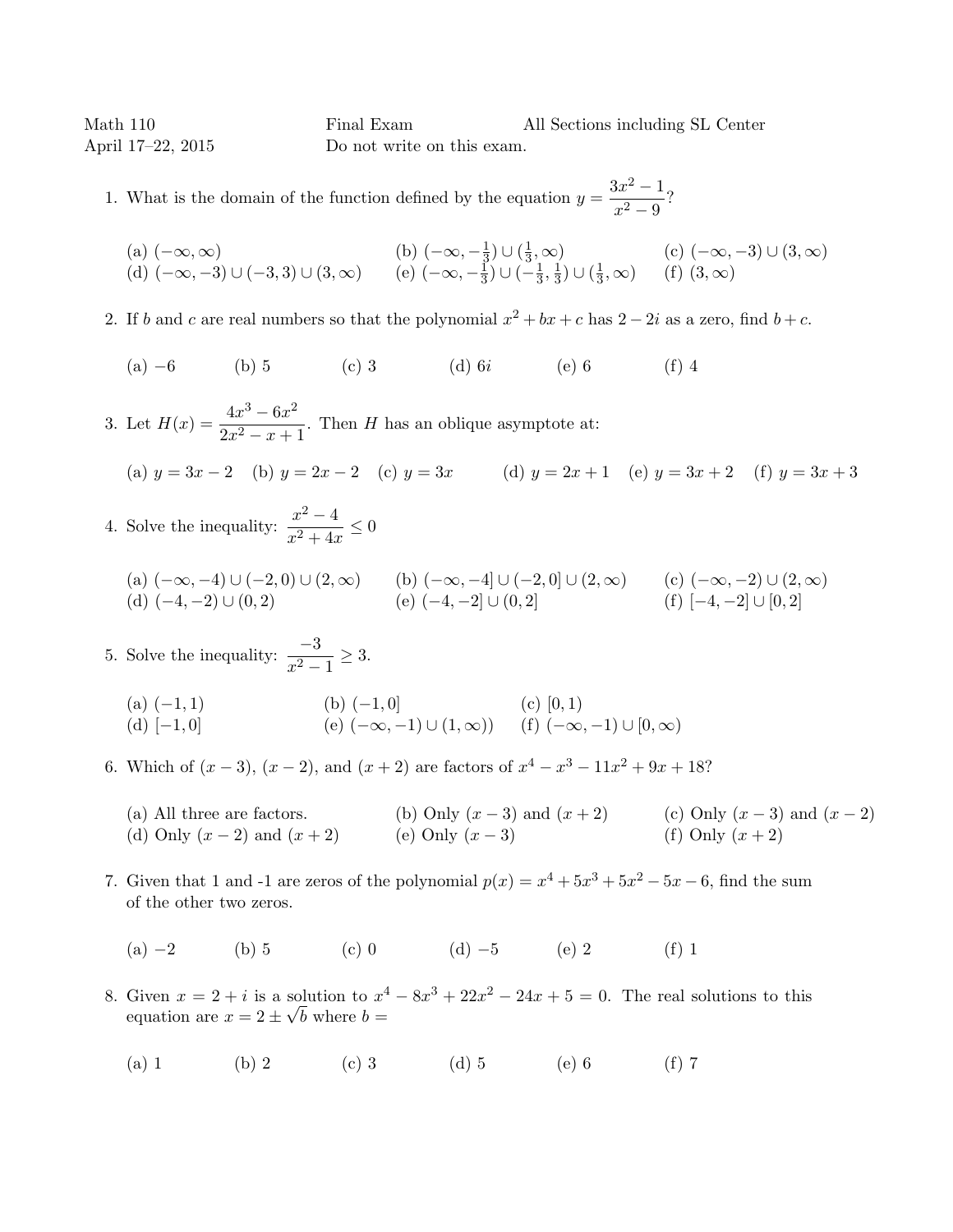9. Find the domain of the function  $f(x) = \sqrt{\frac{3}{2}}$  $\frac{6}{x}$  – 3x.

(a) 
$$
(-\infty, -1) \cup (0, 1)
$$
 (b)  $(0, 3)$  (c)  $x \neq 0$  (d)  $(-\infty, -1)$  (e)  $(-\infty, -1] \cup (0, 1]$ 

10. Consider the function  $f(x) = \frac{4x+3}{x+1}$ . If g is the inverse function to f, then  $g(5) =$ 

- (a) 1 (b) -2 (c) 3 (d) 4 (e) -5 (f) 6
- 11. If x is the solution to  $9^{4x-3} = 27^x$ , then x is between

(a) 0 and 1 (b) 1 and 2 (c) 2 and 3 (d) 3 and 4 (e) 4 and 5 (f) 5 and 6

- 12. Find  $\log_{10}(25\sqrt{2}) + \log_{10}(4\sqrt{5})$ .
	- (a)  $1/2$  (b)  $3/2$  (c)  $5/2$  (d)  $7/2$  (e)  $9/2$  (f)  $11/2$

13. Select the function that best describes the given graph.

(a) 
$$
f(x) = \ln(x - 1) + 1
$$
  
\n(b)  $f(x) = \ln(x) + 2$   
\n(c)  $f(x) = \ln(x + 2) - 1$   
\n(d)  $f(x) = \ln(x + 2) + 2$   
\n(e)  $f(x) = \ln(x + 3) + 1$ 



14.  $\log_3 30$  is between

(a) 0 and 1 (b) 1 and 2 (c) 2 and 3 (d) 3 and 4 (e) 4 and 5

15. Use properties of logarithms to find the exact value of the expression

$$
\log_3 16 \cdot \log_5 27 \cdot \log_2 25
$$

(a) 16 (b) 2 (c) 4 (d) 24 (e) 5 (f) 32

16. Recall that "log" means logarithm base 10. If  $a = \log 4$  and  $b = \log 20$ , then  $b - a =$ 

(a)  $\log 1$  (b)  $\log 2$  (c)  $\log 3$  (d)  $\log 4$  (e)  $\log 5$  (f)  $\log 6$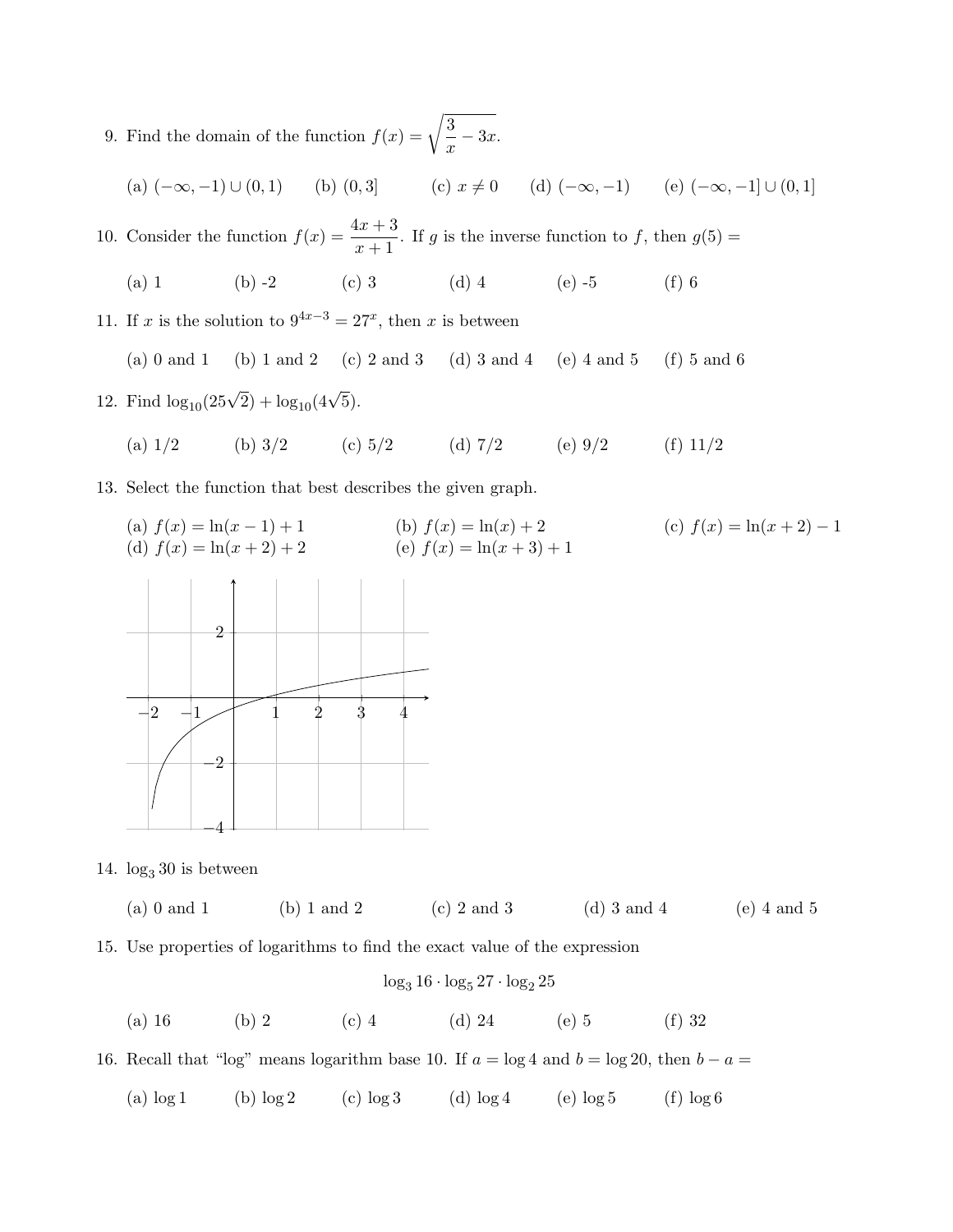17. How many years would it take an amount of money to quadruple if it is invested at 10% compounded continuously?

(a)  $\ln 4$  (b)  $10 \ln 2$  (c)  $10 \ln 4$  (d)  $4 \ln 3$  (e)  $5 \ln 2$  (f)  $3 \ln 2$ 

- 18. Find the foci of the given ellipse.
	- (a)  $(-2, 2)$  and  $(0, 2)$  (b)  $(-3, 2)$  and  $(1, 2)$  $(c)$  (-2 –  $\sqrt{5}$ , 2) and  $(-2 + \sqrt{5})$  $(5, 2)$   $(\mathrm{d})$   $(-1, -1)$  $\sqrt{3}$ , 2) and  $(-1 + \sqrt{3}, 2)$  $(e)$  (-1 –  $\sqrt{5}$ , 2) and  $(-2 + \sqrt{5})$  $(5, 2)$  (f)  $(-1 \sqrt{21}$ , 2) and  $(-1 + \sqrt{21}$ , 2)



19. Which of the following conics is represented by the equation

$$
x^2 + y^2 + 4x - 2y = 2x^2 - y^2 + y + 2
$$

(a) Circle (b) Ellipse (c) Parablola (d) Hyperbola (e) None of these

20. Find the asymptotes of the hyperbola  $4y^2 - 25x^2 = 9$ .

(a) 
$$
y = \pm \frac{5}{2}x
$$
 (b)  $y = \pm \frac{1}{3}x$  (c)  $y = \pm \frac{2}{5}x$  (d)  $y = \pm \frac{1}{9}x$  (e)  $y = \pm 9x$  (f)  $y = \pm \sqrt{2}x$ 

21. Solve the system of equations for  $x$ .

$$
2x + y + 3z = -2 \n x + y + 2z = 0 \n 2x + y + 4z = -1
$$

(a) 
$$
x = 1
$$
 (b)  $x = 2$  (c)  $x = 3$  (d)  $x = 4$  (e)  $x = -3$ 

22. If 
$$
\frac{10x - 17}{2x^2 - 9x - 5} = \frac{A}{x - 5} + \frac{B}{2x + 1}
$$
, then  
\n(a)  $B = 4$  (b)  $B = -1$  (c)  $B = 0$  (d)  $B = 2$  (e)  $B = 3$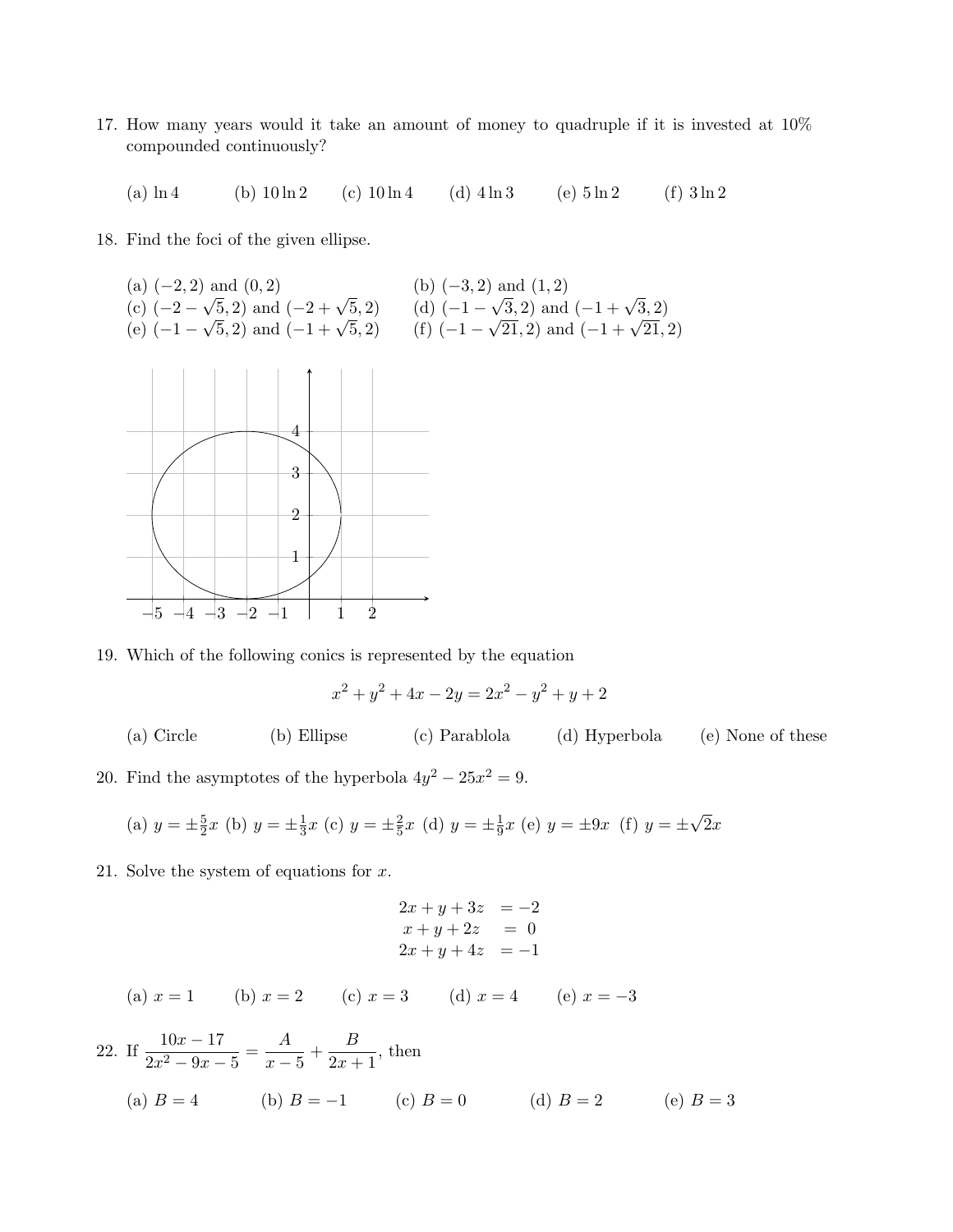- 23. Find the infinite geometric sum  $4-2+1-\frac{1}{2}+\frac{1}{4}$  $\frac{1}{4} \cdots$ . The sum is
	- (a) 1 (b)  $\frac{3}{2}$  (c) 8 (d)  $\frac{8}{3}$  (e) 12

24. Write  $2.\overline{07}$  as a fraction in simplest form. What is the denominator of your fraction?

(a) 11 (b) 99 (c) 13 (d) 33 (e) 15

25. Find the coefficient of  $x^6$  in  $(x^2-2)^4$ .

(a) 6 (b)  $-6$  (c)  $-8$  (d)  $-15$  (e) 20 (f)  $-20$ 

26. Find the constant term in the expansion of  $\left(x^3 - \frac{1}{x^2}\right)$  $x^2$  $\bigg)$ <sup>5</sup>.

- (a) 6 (b)  $-6$  (c) 15 (d)  $-15$  (e) 20 (f)  $-10$
- 27. A coed indoor soccer team has 7 boys and 5 girls. How many ways can the coach choose a starting team of 3 boys and 3 girls?
	- (a) less than 100 (b) between 100 and 200 (c) between 200 and 300 (d) between 300 and 400 (f) over  $400$
- 28. How many different 3-letter passwords can be made from the word DONKEYS if each letter can appear just once in a password.
	- (a) 210 (b) 400 (c) 60 (d) 80 (e) 120 (f) 240
- 29. A pair of fair dice is rolled. What is the probability that the sum of the numbers is even?
	- (a)  $\frac{5}{12}$ (b)  $\frac{4}{9}$  (c)  $\frac{1}{2}$  (d)  $\frac{5}{9}$  (e)  $\frac{7}{12}$
- 30. Three people randomly choose one of eight flavors of ice cream. The probability that at least two of them choose the same flavor is closest to

(a) 0.22 (b) 0.11 (c) 0.44 (d) 0.77 (e) 0.66 (f) 0.33